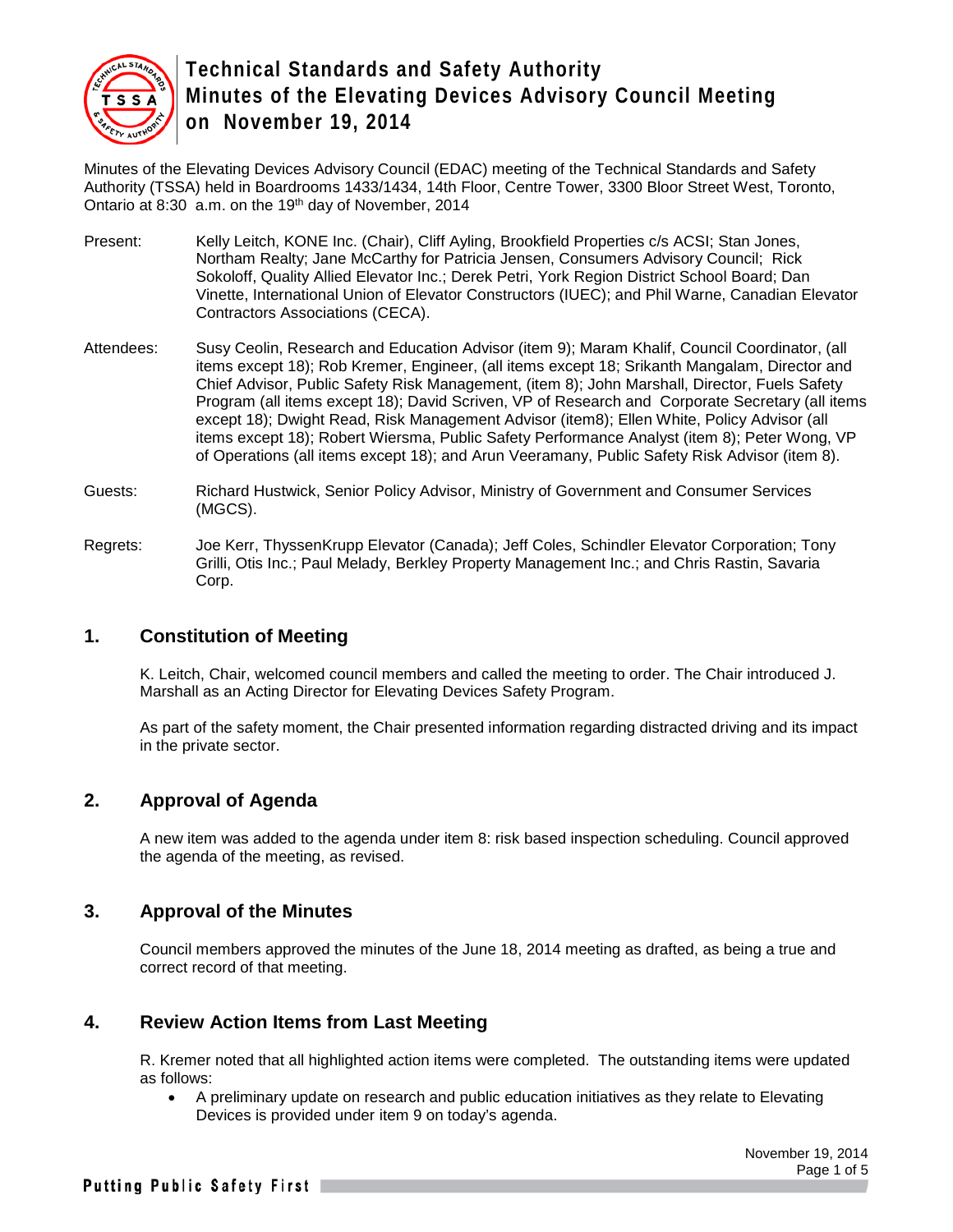

- TSSA and BOMA met to discuss partnership opportunities, with some opportunities identified to be addressed offline.
- Targeted mail outs regarding upcoming or past due compliance dates were sent (by end of October 2014) to owners affected by the following: Single Speed Elevators; Freight Platform / Material Lift Interlocks; Single Bottom Jacks and Escalator Step Skirt Performance Index Testing. Further details provided under item 11.
- The outstanding item regarding engineering submission is on today's agenda as item 13.

### **5. Council Chair's Report**

The Chair shared some of the questions raised at the last TSSA's Annual General Meeting held in September.

# **6. TSSA President and CEO's Report**

As part of the advanced materials for this meeting, members received a report from the President and CEO regarding TSSA's key activities over the last quarter, which was treated as read.

P. Wong, on behalf of M. Beard, highlighted the results of the recent propane regulation review.

### **7. Ministry of Government and Consumer Services (MGCS) Update**

R. Hustwick highlighted the changes to the Ministry of Government and Consumer Services (MGCS) since the provincial elections in June, including the appointments of the Honourable Minister David Orazietti, and Deputy Minister, Wendy Tilford.

### **8. Annual State of Public Safety Report and Compliance Safety Report**

As part of the advanced materials for this meeting, members received the Annual State of Public Safety Report FY14, which was treated as read.

With the aid of a PowerPoint presentation, which forms part of the record of the meeting, P. Wong presented an update on the composite safety highlights, followed by an update on the status of ED compliance.

Top safety risks and priorities for TSSA included the risk of injury or fatality on passenger elevators, with user error being the primary root cause, to be addressed by public education and awareness strategies. The Council discussed the results, including the relative responsibilities of the owner and contractor.

**With respect to the additional agenda item related to risk based inspection scheduling,** S. Mangalam provided a brief historical information around model applied. He reported to council that there was an opportunity to enhance the application of the model to elevating devices by considering alternative inspection intervals for high risk and low risk devices.

Discussion ensued around some of the factors being considered in determining inspection intervals and provided suggestions for matters to be considered, such as changes in ownership of devices. Council expressed a desire to be involved in the early stages of considering revisions to the Risk-Based Inspection schedule.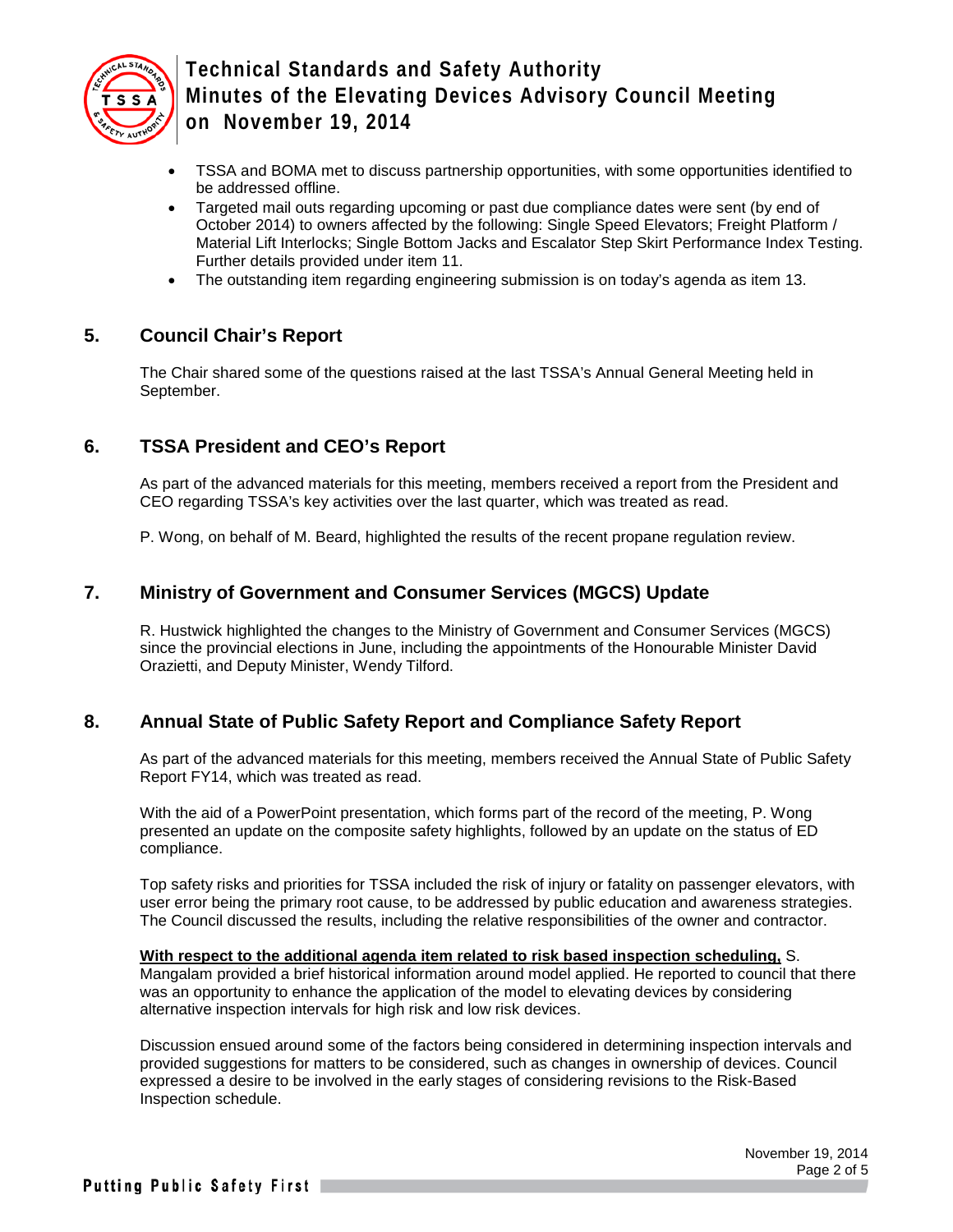

Council acknowledged appreciation for the consideration of enhancing the risk-based inspection model, but expressed caution in proceeding with this initiative in light of the changes already introduced in complying with recently updated Maintenance Control Program requirements. TSSA staff reiterated that consideration of enhancements to the risk-based inspection scheduling model were at very early stages at this time and an implementation date has not been determined.

A Risk Reduction Group (RRG) will be established to focus on enhancing the Risk-Based Inspection scheduling model to include in TSSA Public Safety Risk Management staff and industry members who were interested in participating.

ACTION: Risk-Based Inspection RRG (lead by R. Kremer) will provide an update at next meeting.

# **9. Priority Safety Issue (3rd): Public Education/Awareness**

With the aid of a PowerPoint presentation, which forms part of the record of the meeting, S. Ceolin presented an overview of elevators and escalator safety strategy to address risks due to external factors.

Elevator incidents continue to be largely driven by user behaviors with the majority incidents taking place in residential locations. Examples of unsafe actions contributing to this priority safety issue include, charging closing doors, inattentive riders, tripping while entering/exiting elevators, etc. The majority of occurrences took place in residential locations. Current public awareness activities and partnerships were outlined and initial research insights were noted. .

Next steps in developing a public education and awareness strategy were outlined, including creating a dedicated elevator safety micro-website parallel to the success of COsafety.ca for fuels, additional research and seeking additional partners. Council discussed and S. Ceolin responded to questions. An update on this work will be provided at the next meeting.

In order to avoid duplication of research, engagement with the Elevator Escalator Safety Foundation of Canada was recommended.

# **10. Priority Safety Issue (4th): Compliance Rates and Contractors' Data**

Compliance Rates: The top ten standard orders for the industry were shared with council. Council were informed the process of creating standardized orders, which are used by inspectors. If a particular nonstandardized order is written with sufficient frequency, it will be adopted into a standardized order.

Contractors' Data: R. Kremer distributed a proposed version of a contractor's data report. The new version illustrated an individual contractor's performance compared to the industry's trend. It was clarified that the individual contractors' data is released only to that contractor.

Discussion ensued around ways an owner can evaluate his/her contractors by using the contractors' data document. For example, it was noted that Owners could receive his/her contractors' data directly if they requested. Further discussion followed around the data integrity and the possibility of having top ten orders specific to each contractors.

# **11. Priority Safety Issue (2nd): Communication with Owners/Managers**

R. Kremer provided detailed information around the four targeted mail outs completed in October.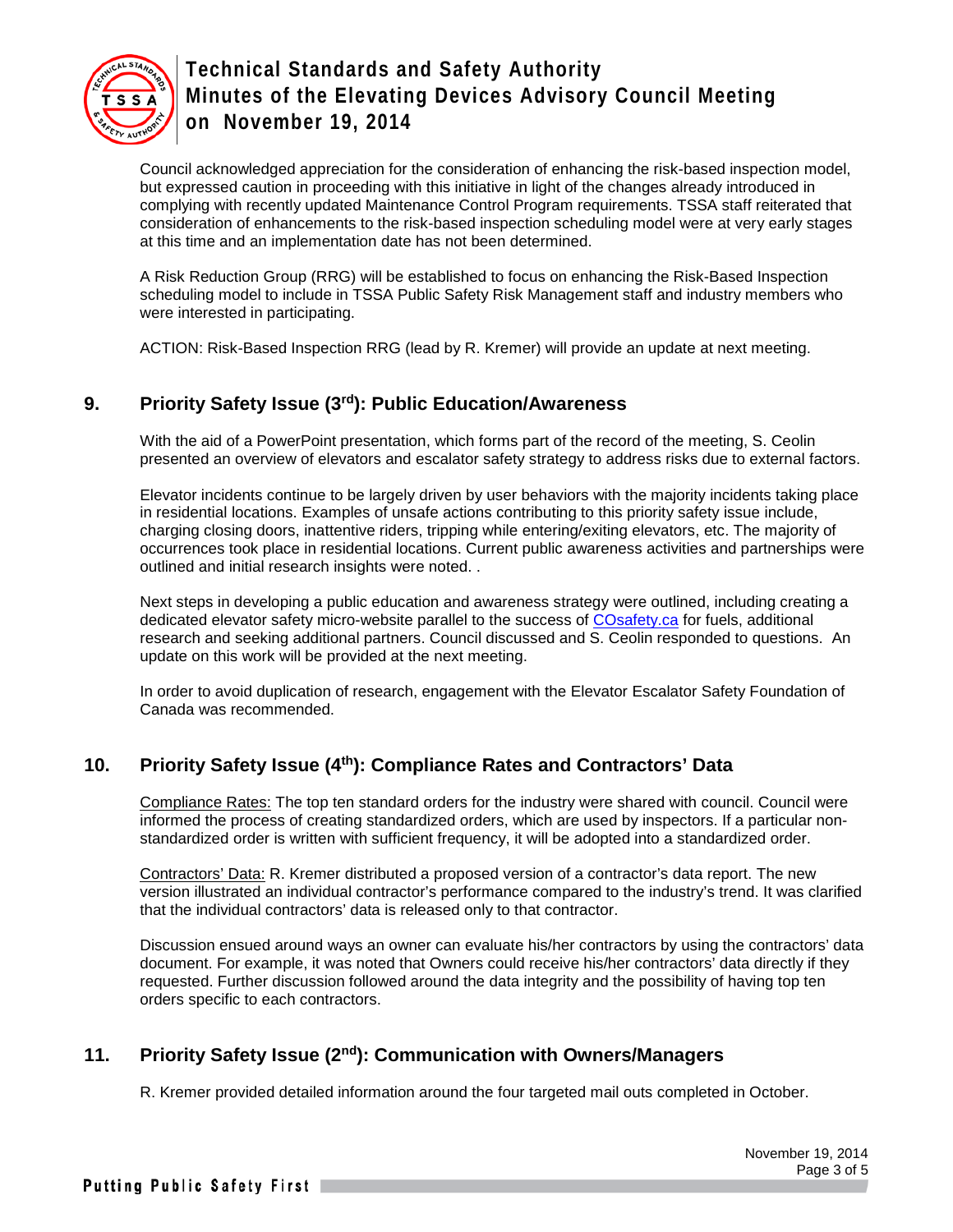

Single Speed Elevators: Some members reported they received mail for the wrong devices. Challenges inherent to those devices voluntarily shutdown or dismantled by the owners were discussed. Council recommended a way to deal with this issue in the future such as having a web-based tool where owners can enter information directly related to a voluntarily shutdown or device changes. Consideration for this type of interface may be included in TSSA's 20/20 initiative.

Council made recommendations to improve the current online forms and their hyperlinks.

Single Bottom Jacks: The mail out was sent to owners of devices subject to corrosion. The mail out was broad and as corrected information was sent back, data was updated to reflect on those that were modernized.

Freight Platform / Material Lift Interlocks: The mail out was sent to owners of devices with electric lock and contacts, requiring an upgrade to door interlocks.

Escalator Step Skirt Performance Index: The mail out was sent to owners of escalators in need of skirt index testing. Clarification was required around the effective date for this initiative. R. Kremer and C. Ayling will follow up on how this will be addressed in the order offline.

# **12. Maintenance Control Program (MCP)**

R. Kremer provided a brief recap around the status of MCP. He reiterated all new installations needed MCP as of May 1, 2013 and all existing devices required MCP as of April 1, 2014. Discussion ensued around the changes included in the MCP. R. Kremer noted that contractors develop the MCP and choose the frequency of maintenance depending on many factors including device age and quality of usage. The Code Adoption Document (CAD) mandates the frequency for maintenance to be monthly for single bottom cylinders and less than six months for door maintenance.

The benefits of developing online MCP version was further discussed. Council were encouraged to bring forward any other feedback or questions regarding MCP and its implementation process to allow preparation for responses at the next meeting.

# **13. Engineering Update**

*Director's Orders:* R. Kremer reported to council that two Director's Orders - Single Speed Elevators and Transport Platform - were completed and posted.

*Design Submission Backlog Update:* R. Kremer advised that the process for design submission have been improved significantly. The previous process had a turnaround time of about 25 weeks. Currently, all design submissions affecting device turnover receive a response back in less than four weeks.

# **14. Field Advisory Committee Update**

R. Kremer, on behalf of John Egan, provided an update around all the issues discussed at the last Field Advisory Committee.

A brief discussion ensued around machine guarding guidelines. A consensus was reached to maintain the current guideline as it had Ministry of Labour (MOL) approval. However, in the future, a separate and supplementary document might be developed. The supplemental document may discuss lessons learned and concepts such as secondary guarding, which is a term not recognized by MOL. The Field Advisory